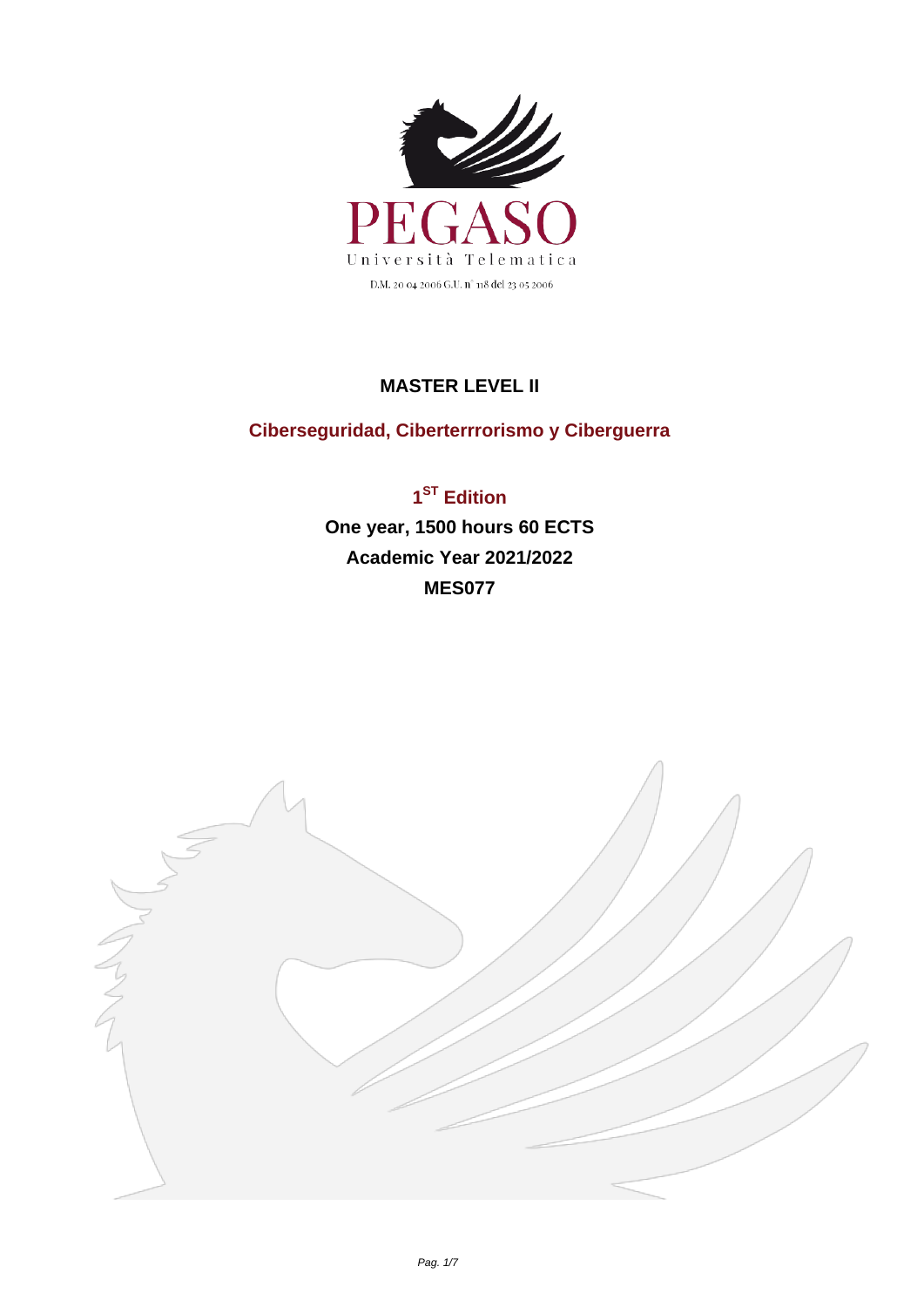

| <b>Title</b>         | Ciberseguridad, Ciberterrrorismo y Ciberguerra                                                                                                                                                                                                                                                                                                                                                                                                                            |
|----------------------|---------------------------------------------------------------------------------------------------------------------------------------------------------------------------------------------------------------------------------------------------------------------------------------------------------------------------------------------------------------------------------------------------------------------------------------------------------------------------|
| <b>Edition</b>       | 1 <sup>ST</sup> Edition                                                                                                                                                                                                                                                                                                                                                                                                                                                   |
| <b>Area</b>          | <b>INTERNATIONAL</b>                                                                                                                                                                                                                                                                                                                                                                                                                                                      |
| <b>Category</b>      | <b>MASTER</b>                                                                                                                                                                                                                                                                                                                                                                                                                                                             |
| <b>Level</b>         | Level II                                                                                                                                                                                                                                                                                                                                                                                                                                                                  |
| <b>Academic Year</b> | 2021/2022                                                                                                                                                                                                                                                                                                                                                                                                                                                                 |
| <b>Duration</b>      | One year, 1500 hours, 60 ECTS                                                                                                                                                                                                                                                                                                                                                                                                                                             |
| <b>Presentation</b>  | The main objective of this Postgraduate Master Course in cyberterrorism is to<br>offer an adequate analytical capacity and also, the adequate instruments to<br>understand the political, legal, military and economic dynamics developed in<br>cyberspace.<br>To achieve this objective, the Postgraduate Master Course in cyber terrorism                                                                                                                               |
|                      | and cyber warfare is based on theoretical modules that will analyze the existing<br>bibliography on the subject and will facilitate an in-depth analysis of the<br>initiatives currently underway at the national and international level on current<br>policies and regulations. Along with the theoretical sessions, practical modules<br>will be taught that will allow students to understand the military, political and<br>economic dynamics related to cyberspace. |
|                      | In particular, the Postgraduate Master Course, through specific simulations, will<br>seek to recreate scenarios of military and non-military cyberattacks, diplomatic<br>initiatives with bilateral and multilateral negotiations, escalation and de-<br>escalation actions of a political and military nature, remedial actions and<br>management of cyberattacks by terrorist and criminal actors.                                                                      |
|                      |                                                                                                                                                                                                                                                                                                                                                                                                                                                                           |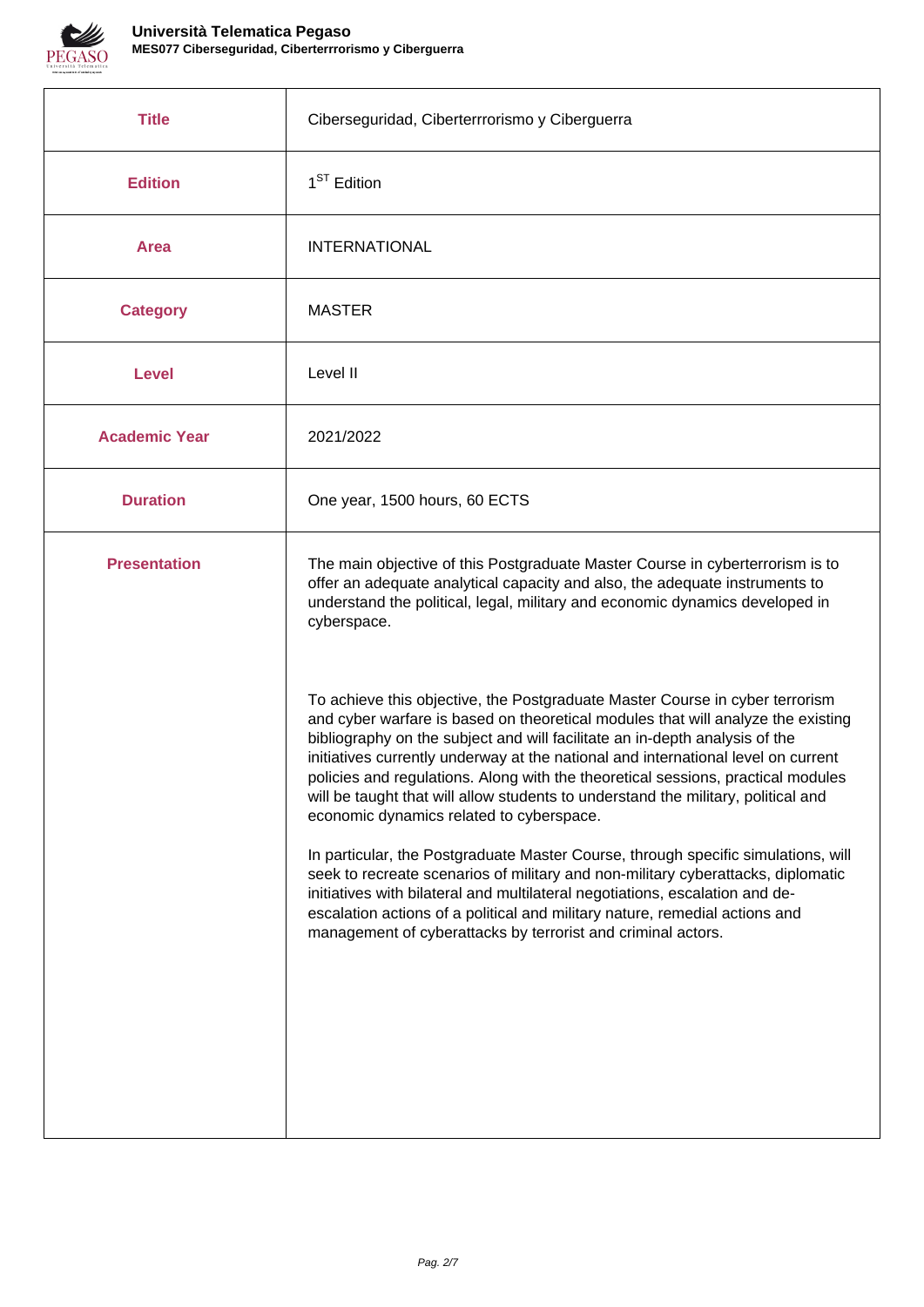

| <b>Objectives</b>      | The recommended student profile for this Postgraduate Master Course in<br>cyberterrorism may be one of the following:<br>- Professionals who want to specialize in the political, legal, military and<br>economic dynamics developed in cyberspace.<br>- Members of the State Security Forces and Bodies.<br>- Members of the Armed Forces.                                                                                                                                                                                                                                                                                                                                                                                                                                                                                                                                                                                                            |
|------------------------|--------------------------------------------------------------------------------------------------------------------------------------------------------------------------------------------------------------------------------------------------------------------------------------------------------------------------------------------------------------------------------------------------------------------------------------------------------------------------------------------------------------------------------------------------------------------------------------------------------------------------------------------------------------------------------------------------------------------------------------------------------------------------------------------------------------------------------------------------------------------------------------------------------------------------------------------------------|
| <b>Target audience</b> | The course aims at providing young graduates, young professionals and<br>passionate about fashion with technical skills in the fashion and luxury industry,<br>in order to develop a strong sensitiveness and knowledge towards fashion,<br>quality and "Made in Italy" branded products, identify new business<br>opportunities and successfully manage creative projects within international<br>environments.<br>This Postgraduate Master course mixes technical knowledge, high quality<br>professionals' experiences and practical case studies, by enabling students to<br>build their own professional network while studying through high-technological<br>didactic tools.                                                                                                                                                                                                                                                                     |
| <b>Tools</b>           | This Postgraduate Master Course will be delivered online through our didactic<br>platform available 24/7.<br>The distance learning system shall provide assisted learning along a<br>predetermined educational path, with access to didactic materials specifically<br>developed, with a wide range of interactive individual and group activities,<br>supervised by tutors and experts in the field, able to interact with students and<br>to answer their enquiries.<br>The study of the didactic materials, both digital (video lessons of the lecturers<br>with graphic animations) and on paper support (lecture notes and/or texts), is<br>conducted according to the time schedules and personal availability of the<br>student.<br>Students may avail of video lessons for the study of theoretical knowledge, of<br>bibliographies and sitographies, in addition to notes and documents necessary<br>for the acquisition of practical skills. |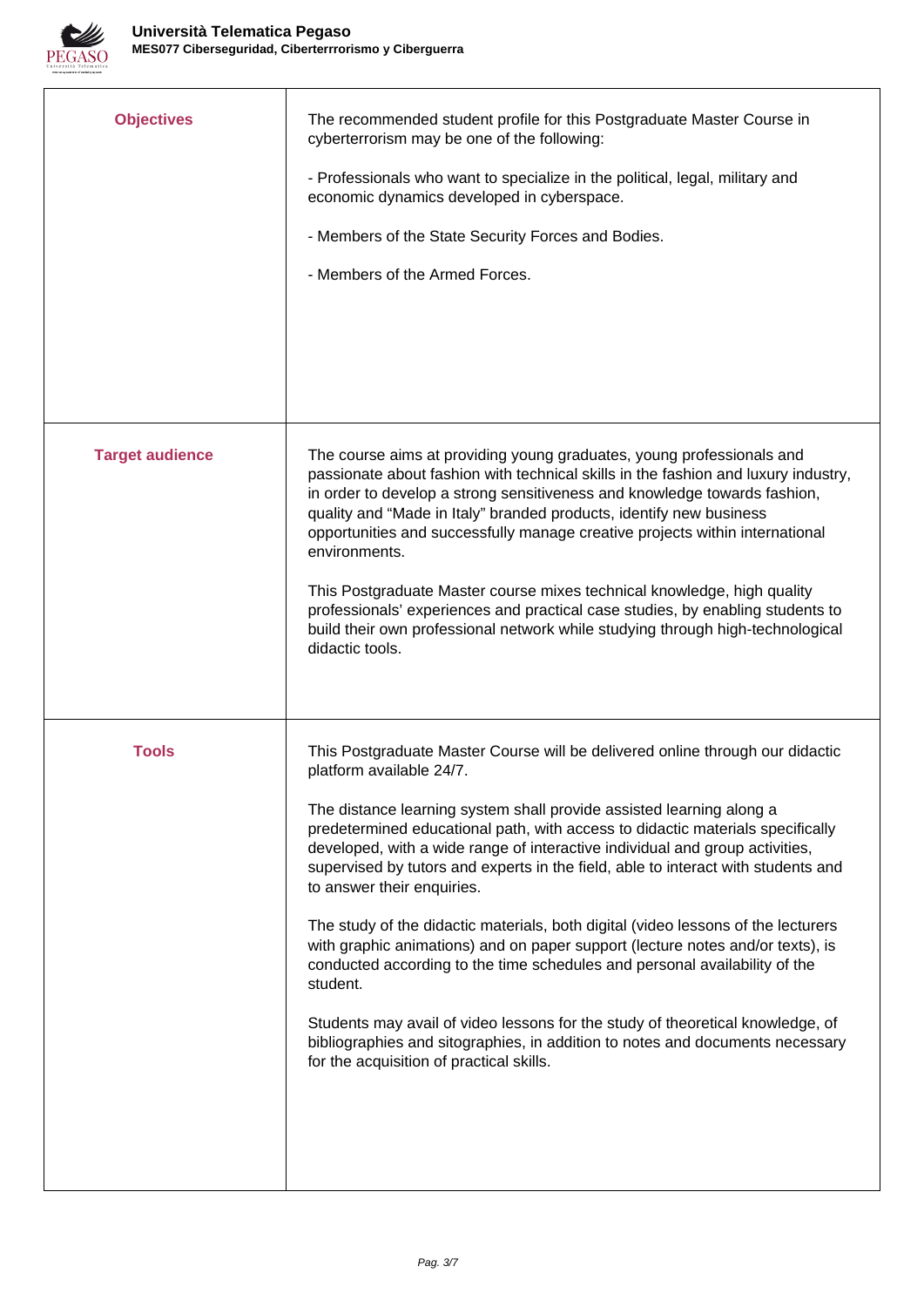

| <b>Contents</b>   | <b>Topics</b>                                                                                                                                                                                                                          | <b>ECTS</b> |
|-------------------|----------------------------------------------------------------------------------------------------------------------------------------------------------------------------------------------------------------------------------------|-------------|
|                   | Ciberespacio, Ciberterrorismo y Ciberdefensa<br>1                                                                                                                                                                                      | 6           |
|                   | Ciberinteligencia<br>2                                                                                                                                                                                                                 | 6           |
|                   | Derecho Internacional en el ciberespacio<br>3                                                                                                                                                                                          | 3           |
|                   | Ciberdiplomacia<br>4                                                                                                                                                                                                                   | 6           |
|                   | Técnicas de guerra hibrída<br>5                                                                                                                                                                                                        | 6           |
|                   | Metrodología de Investigación en Ciencias Sociales<br>6                                                                                                                                                                                | 6           |
|                   | 7<br>Ciberespacio y relaciones internacionales                                                                                                                                                                                         | 3           |
|                   | Ciberseguridad y drones<br>8                                                                                                                                                                                                           | 3           |
|                   | Armas cibernéticas: técnicas de uso y contraste<br>9                                                                                                                                                                                   | 3           |
|                   | Guerra de la información: fake news y nuevos tipos de Guerra<br>10                                                                                                                                                                     | 6           |
|                   | Laboratorio páctico de análisis de ciberataque y procesos decisionales<br>11                                                                                                                                                           | 6           |
|                   | Trabajo Final de Master<br>12                                                                                                                                                                                                          | 6           |
|                   |                                                                                                                                                                                                                                        |             |
| <b>Activities</b> | Total                                                                                                                                                                                                                                  | 60          |
|                   | This Postgraduate Master Course will be delivered online through our didactic<br>platform available 24/7.                                                                                                                              |             |
|                   | The distance learning system shall provide assisted learning along a<br>predetermined educational path, with access to didactic materials specifically<br>developed, with a wide range of interactive individual and group activities, |             |
|                   | supervised by tutors and experts in the field, able to interact with students and<br>to answer their enquiries.                                                                                                                        |             |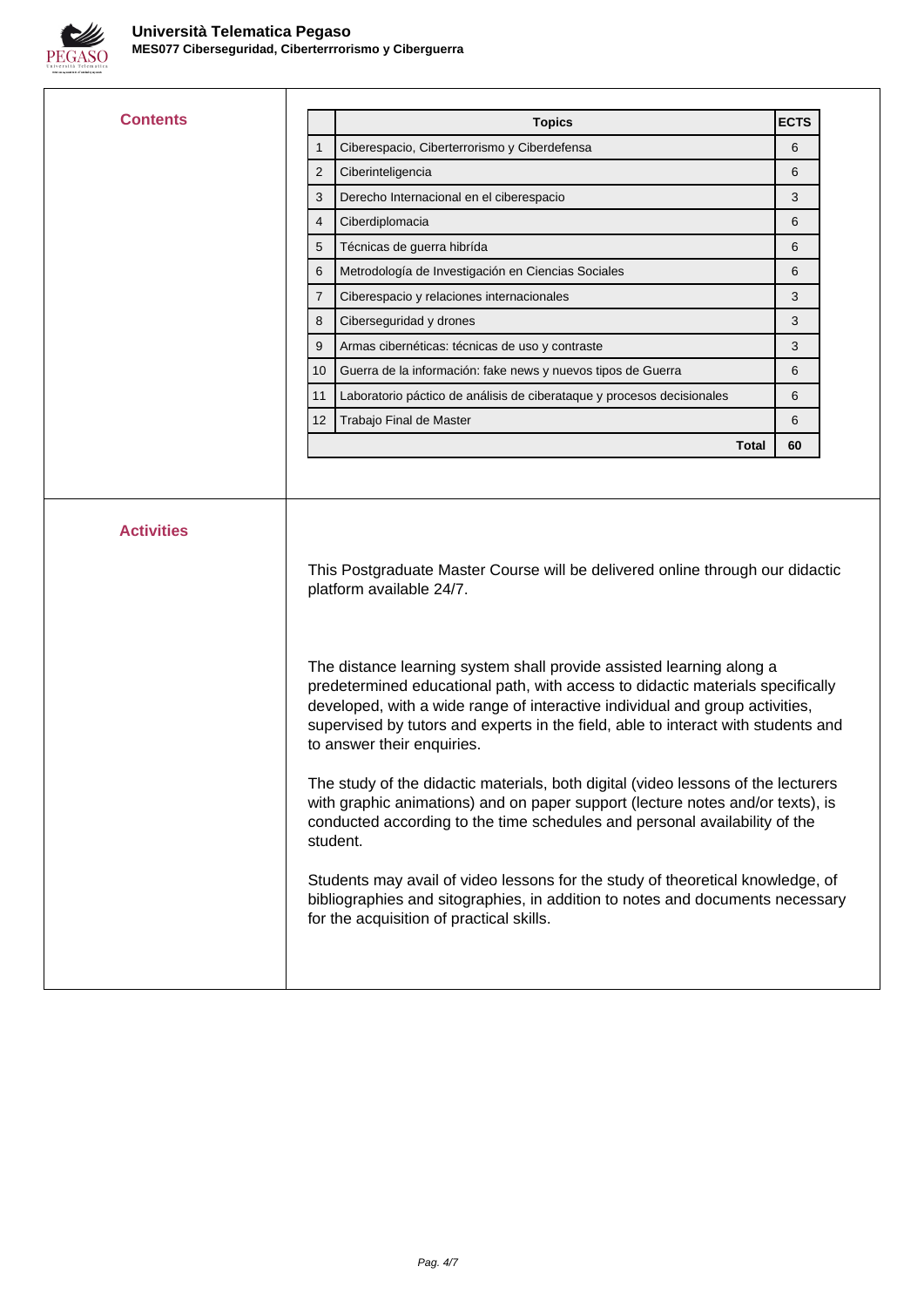

| <b>Committments</b>          | Upon enrolment, the student will receive, at the e-mail address provided during<br>the enrolment process, the credentials to access the UniPegaso platform,<br>where they will be able to download the final certificate once the have<br>successfully passed the final examination.<br>Students are expected to: |
|------------------------------|-------------------------------------------------------------------------------------------------------------------------------------------------------------------------------------------------------------------------------------------------------------------------------------------------------------------|
|                              | • study the didactic material specifically arranged;<br>• participate in online activities;                                                                                                                                                                                                                       |
|                              | • successfully meet the required learning outcomes of each module as stated in<br>course outline in order to pass the assignments;                                                                                                                                                                                |
|                              | • revise the assignments according to the lecturers' comments in an event of<br>the failure to meet one or more of the learning outcomes for each module;                                                                                                                                                         |
|                              | • successfully pass the final dissertation defense real time via digital tools.                                                                                                                                                                                                                                   |
|                              |                                                                                                                                                                                                                                                                                                                   |
|                              |                                                                                                                                                                                                                                                                                                                   |
|                              |                                                                                                                                                                                                                                                                                                                   |
| <b>Access Qualifications</b> | The following access qualifications are required:                                                                                                                                                                                                                                                                 |
|                              | • Master's degree corresponding to EQF level 7                                                                                                                                                                                                                                                                    |
|                              |                                                                                                                                                                                                                                                                                                                   |
|                              |                                                                                                                                                                                                                                                                                                                   |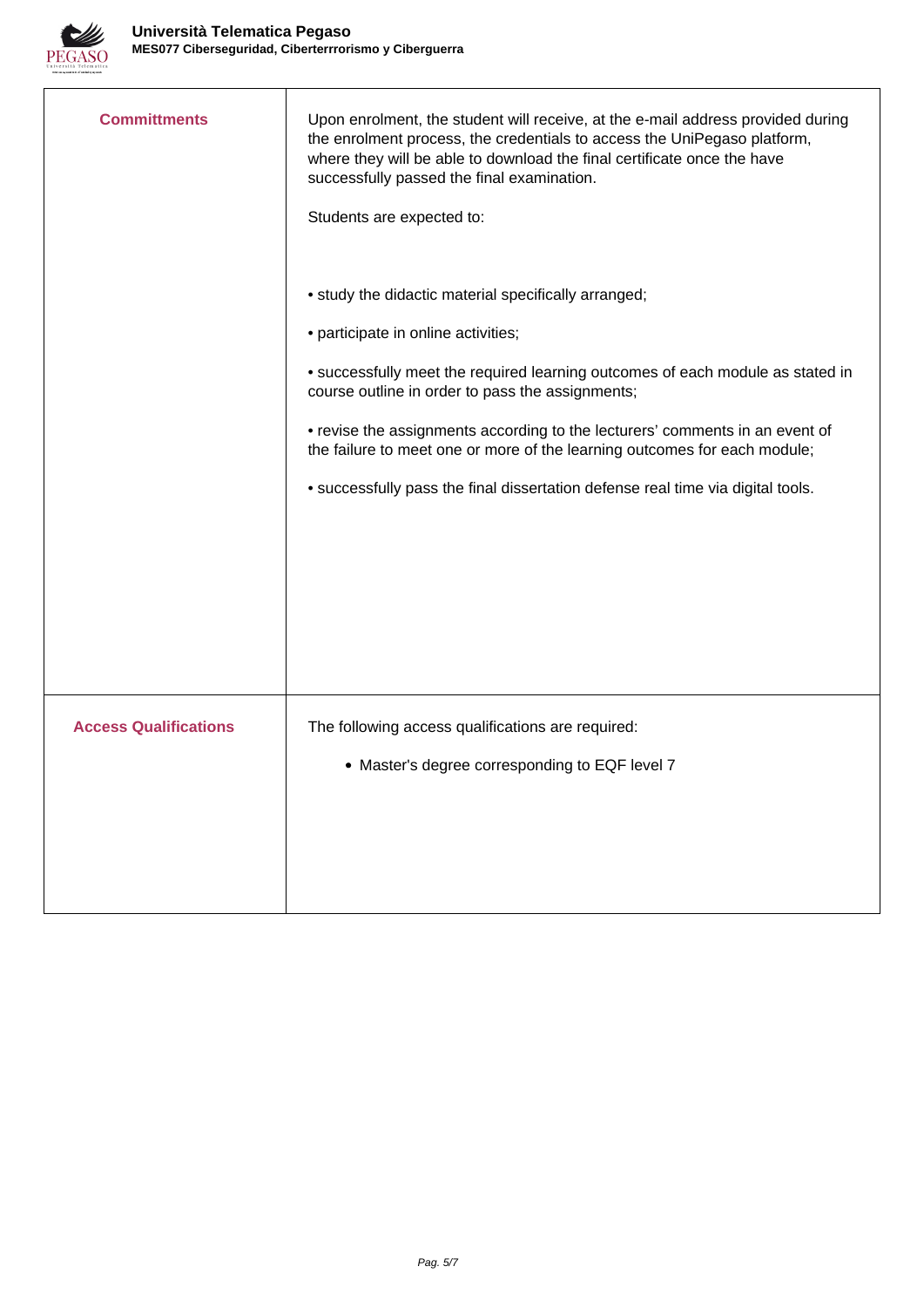

| <b>Access requirements</b>  | Students are expected to:<br>• study the didactic material specifically arranged;<br>• participate in online activities;<br>• successfully meet the required learning outcomes of each module as stated in<br>course outline in order to pass the assignments;<br>• revise the assignments according to the lecturers' comments in an event of<br>the failure to meet one or more of the learning outcomes for each module;<br>• successfully pass the final dissertation defence real time via digital tools. |
|-----------------------------|----------------------------------------------------------------------------------------------------------------------------------------------------------------------------------------------------------------------------------------------------------------------------------------------------------------------------------------------------------------------------------------------------------------------------------------------------------------------------------------------------------------|
| <b>Enrolment terms</b>      | <b>Enrolment always open</b>                                                                                                                                                                                                                                                                                                                                                                                                                                                                                   |
| <b>Terms and Conditions</b> | The administration department reserves the right to activate the Postgraduate<br>Course: https://docs.unipegaso.it/postlaurea/mancata_attivazione.pdf<br>By enrolling in this course, you accept and agree to abide by the following<br>Terms and Conditions of Use:<br>https://docs.unipegaso.it/postlaurea/cond_util_post.pdf                                                                                                                                                                                |
| <b>Payment modalities</b>   | For information about enrolment fees and payment modalities,<br>please contact the following address: administracion@iniseg.es                                                                                                                                                                                                                                                                                                                                                                                 |